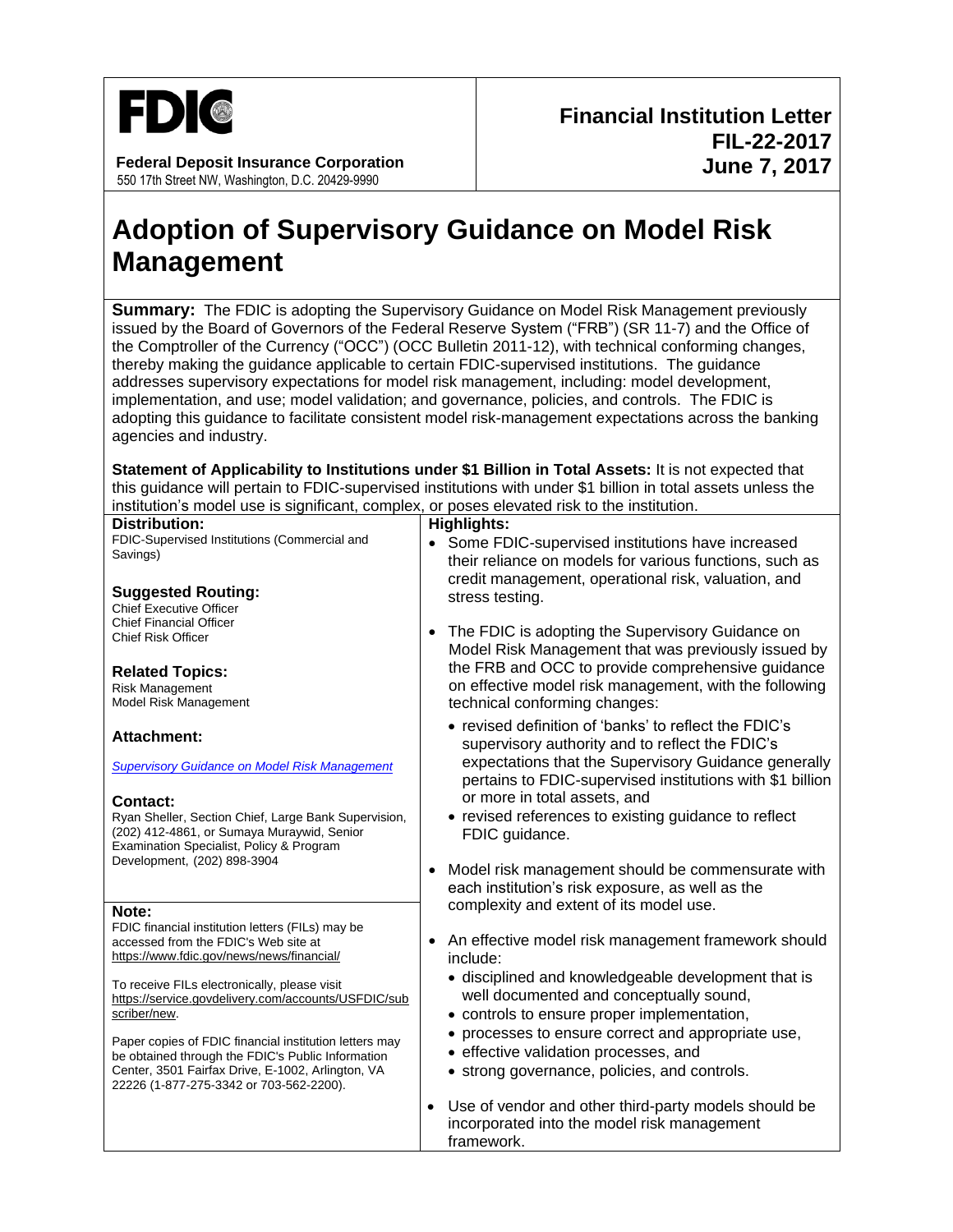## Adoption of Supervisory Guidance on Model Risk Management

The FDIC is adopting the Supervisory Guidance on Model Risk Management (Guidance) that was issued by the OCC and FRB in  $2011$ , with technical conforming changes as outlined in the Highlights section of the cover page. In recent years, many FDIC-supervised institutions have increased their reliance on models. The FDIC is adopting this Guidance to facilitate consistent model risk management expectations across the banking agencies and industry.

The FDIC recognizes that for institutions with under \$1 billion in total assets, model use is typically not complex or significant, and generally does not pose elevated risk to these institutions. In addition, models used by such institutions are typically models that have been subject to longstanding supervisory guidance, such as asset liability management models that are subject to the interagency guidance on interest rate risk. $^{2}$ 

Accordingly, it is not expected that this Guidance will pertain to FDIC-supervised institutions with under \$1 billion in total assets unless the institution's model use is significant, complex, or poses elevated risk to the institution.<sup>3</sup> In addition, Appendix A to Part  $364$  has long-established standards for safety and soundness for all FDIC-supervised institutions in the areas of internal controls and information systems; internal audit systems; loan documentation; credit underwriting; interest rate exposure; asset quality; earnings; and compensation, fees, and benefits. To the extent that models are used in these major operating areas of the institution, model use should be consistent with the safety and soundness standards.

The Guidance defines models as "a quantitative method, system, or approach that applies statistical, economic, financial, or mathematical theories, techniques, and assumptions to process input data into quantitative estimates." Tools used for simple mathematical calculations are not models covered by this Guidance, but should nonetheless be subject to a reasonable control process. It is important to note that certain qualitative approaches are considered models under the Guidance. FDIC-supervised financial institutions should establish practices to identify models used across the organization and ensure that model risk management practices are commensurate with the institution's risk exposure and the complexity and extent of model use.

The Guidance addresses the concept of "effective challenge" as a guiding principle for managing model risk and essential to effective model risk management. Effective challenge is "critical analysis by objective, informed parties who can identify model limitations and assumptions and produce appropriate changes." Effective challenge refers to a combination of incentives, competence, and influence, as outlined in the Guidance. It is expected to be senior management's responsibility to ensure effective challenge takes place, and internal audit should ensure that appropriate effective challenge is being carried out.

The FDIC recognizes that many supervised institutions rely on models provided by vendors. The Guidance addresses the incorporation of vendor products into the institution's model risk management

 $\overline{a}$ 

<sup>&</sup>lt;sup>1</sup> See <u>Board of Governors of the Federal Reserve System Supervisory Letter 11-7</u> and Office of the Comptroller of the [Currency Bulletin 2011-12](https://occ.gov/news-issuances/bulletins/2011/bulletin-2011-12.html)

<sup>&</sup>lt;sup>2</sup> Se[e Joint Agency Policy Statement on Interest Rate Risk \(FIL-52-96\),](http://www.fdic.gov/news/news/financial/1996/fil9652.html) FFIEC Advisory on Interest Rate Risk Management [\(FIL-2-2010\),](http://www.fdic.gov/news/news/financial/2010/fil10002.html) and [Interagency Advisory on Interest Rate Risk Management Frequently Asked Questions \(FIL-2-2012\).](http://www.fdic.gov/news/news/financial/2012/fil12002.html)

 $\frac{3}{3}$  Total asset applicability threshold applies to FDIC-supervised institutions that have reported total assets of \$1 billion or more in the four most recent consecutive Call Reports.

<sup>&</sup>lt;sup>4</sup> [Appendix A to Part 364 of the FDIC Rules and Regulations -](https://www.fdic.gov/regulations/laws/rules/2000-8630.html#fdic2000appendixatopart364) Interagency Guidelines Establishing Standards for Safety and [Soundness.](https://www.fdic.gov/regulations/laws/rules/2000-8630.html#fdic2000appendixatopart364) [https://www.fdic.gov/regulations/laws/rules/2000-8630.html#fdic2000appendixatopart364.](https://www.fdic.gov/regulations/laws/rules/2000-8630.html#fdic2000appendixatopart364)